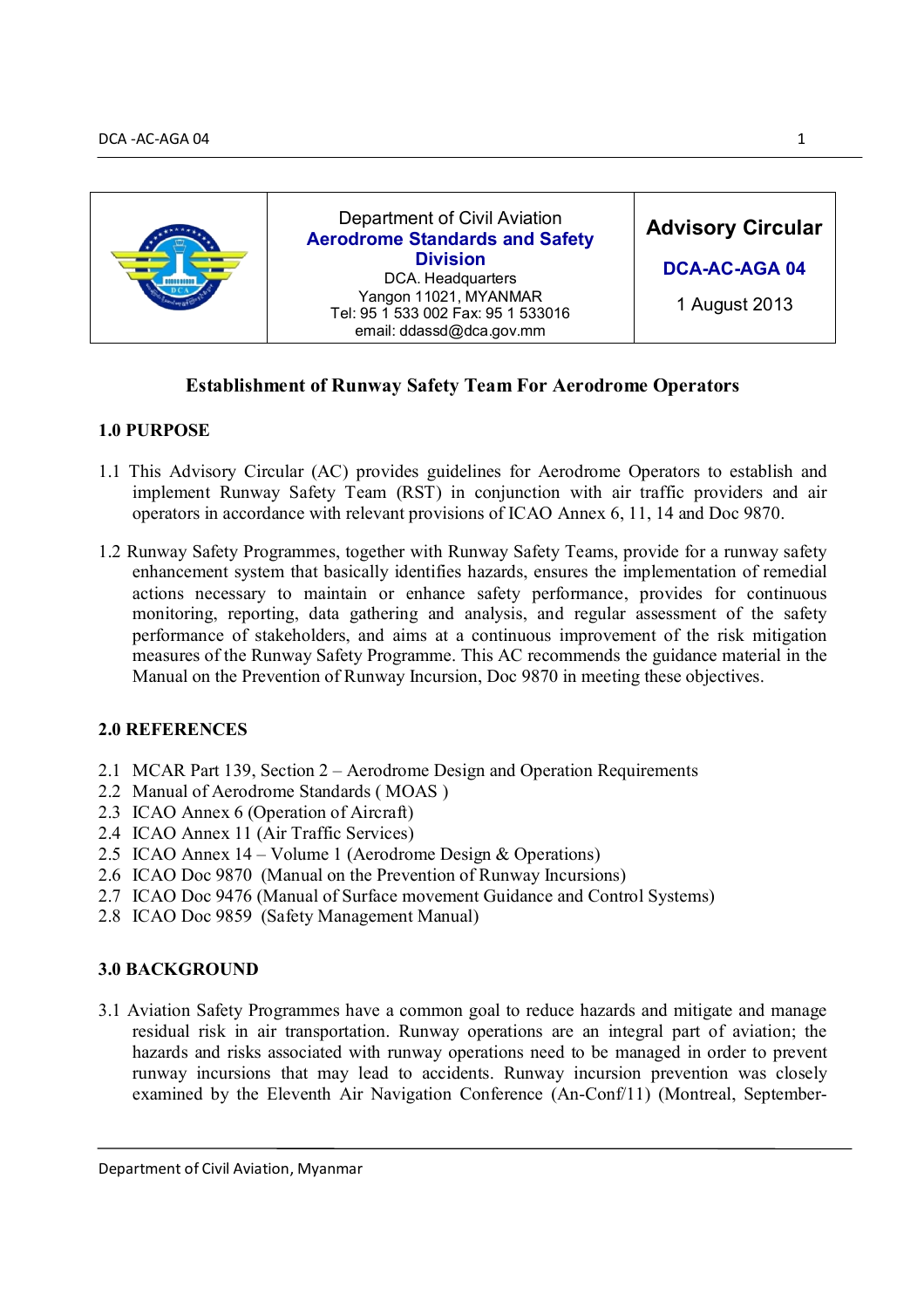October 2003). The Conference recommended that States take actions to improve runway safety worldwide through the implementation of runway safety programmes.

### **4.0 APPLICABILITY**

- 4.1 An Aerodrome operator shall have in place a Runway Safety Team (RST) that is acceptable to DCA.
- 4.2 Since the Runway Safety Programme requires the collaboration of air traffic controllers, pilots, vehicle drivers and aerodromes management, this AC is applicable to aerodrome operators, air traffic service providers, air operator certificate holders, and air navigation service providers, including any other groups, which may have a direct involvement in runway operations.

### **5.0 CONTRIBUTORY FACTORS**

- 5.1 Pilots, controllers and drivers can all be involved in runway incursions. Mitigation strategies that address all three parties should be included in systemic solutions.
- 5.2 Runway incursions can be divided into several recurring scenarios. Common scenarios include:
	- a) an aircraft or vehicle crossing in front of a landing aircraft;
	- b) an aircraft or vehicle crossing in front of an aircraft taking off;
	- c) an aircraft or vehicle crossing the runway-holding position marking;
	- d) an aircraft or vehicle unsure of its position and inadvertently entering an active runway;
	- e) a breakdown in communications leading to failure to follow an air traffic control instruction; and
	- f) an aircraft passing behind an aircraft or vehicle that has not vacated the runway.
- 5.3 Statistics show that most runway incursions occur in visual meteorological conditions during daylight hours; however, most accidents occur in low visibility or at night. All runway incursions should be reported and analysed, whether or not another aircraft or vehicle is present at the time of the occurrence.

### **6.0 BREAKDOWN IN COMMUNICATIONS**

- 6.1 A breakdown in communications between controllers and pilots or airside vehicle drivers is a common factor in runway incursions and often involves:
	- a) use of non-standardized phraseology;
	- b) failure of the pilot or the vehicle driver to provide a correct readback of an instruction;
	- c) failure of the controller to ensure that the readback by the pilot or the vehicle driver conforms with the clearance issued;
	- d) the pilot and/or vehicle driver misunderstanding the controller's instructions;
	- e) the pilot and/or vehicle driver accepting a clearance intended for another aircraft or vehicle;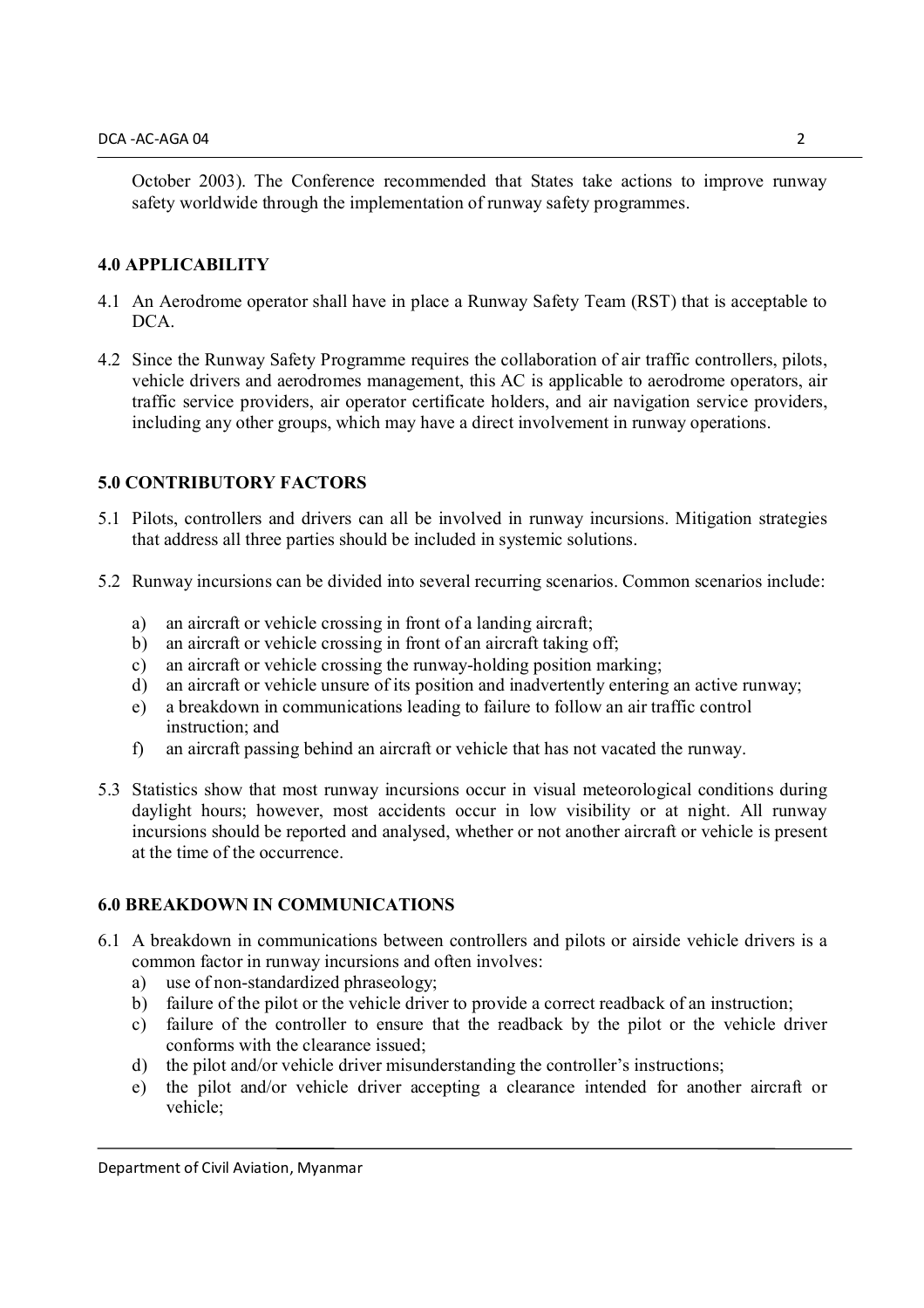- f) blocked and partially blocked transmissions; and
- g) overlong or complex transmissions.

### **7.0 AIRSIDE VEHICLE DRIVER FACTORS**

- 7.1 The most common driver-related factors identified in several studies are:
	- a) failure to obtain clearance to enter the runway;
	- b) failure to comply with ATC instructions;
	- c) inaccurate reporting of position to ATC;
	- d) communication errors;
	- e) inadequate training of airside vehicle drivers;
	- f) absence of radiotelephony equipment;
	- g) absence of radiotelephony training;
	- h) lack of familiarization with the aerodrome:
	- i) lack of knowledge of aerodrome signs and markings; and
	- j) lack of aerodrome maps for reference in vehicles.

#### **8.0 AERODROME DESIGN FACTORS**

- 8.1 Complex or inadequate aerodrome design significantly increases the probability of a runway incursion. The frequency of runway incursions has been shown in many studies to be related to the number of runway crossings and the characteristics of the aerodrome layout.
- 8.2 Common factors include:
	- a) the complexity of the airport layout including roads and taxiways adjacent to the runway;
	- b) insufficient spacing between parallel runways;
	- c) departure taxiways that fail to intersect active runways at right angles; and
	- d) no end-loop perimeter taxiways to avoid runway crossings.

### **9.0 PILOT FACTORS**

- 9.1 Pilot factors that may result in a runway incursion include inadvertent non-compliance with ATC clearances. Often these cases result from a breakdown in communications or a loss of situational awareness in which pilots think that they are at one location on the aerodrome (such as a specific taxiway or intersection) when they are actually elsewhere, or they believe that the clearance issued was to enter the runway, when in fact it was not.
- 9.2 Other common factors include:
	- a) inadequate signage and markings (particularly the inability to see the runway-holding position lines);
	- b) controllers issuing instructions as the aircraft is rolling out after landing (when pilot workload and cockpit noise are both very high);
	- d) pilots performing mandatory head-down tasks, which reduces situational awareness;
	- d) pilots being pressed by complicated and/or capacity enhancement procedures, leading to rushed behaviour;
	- e) a complicated airport design where runways have to be crossed;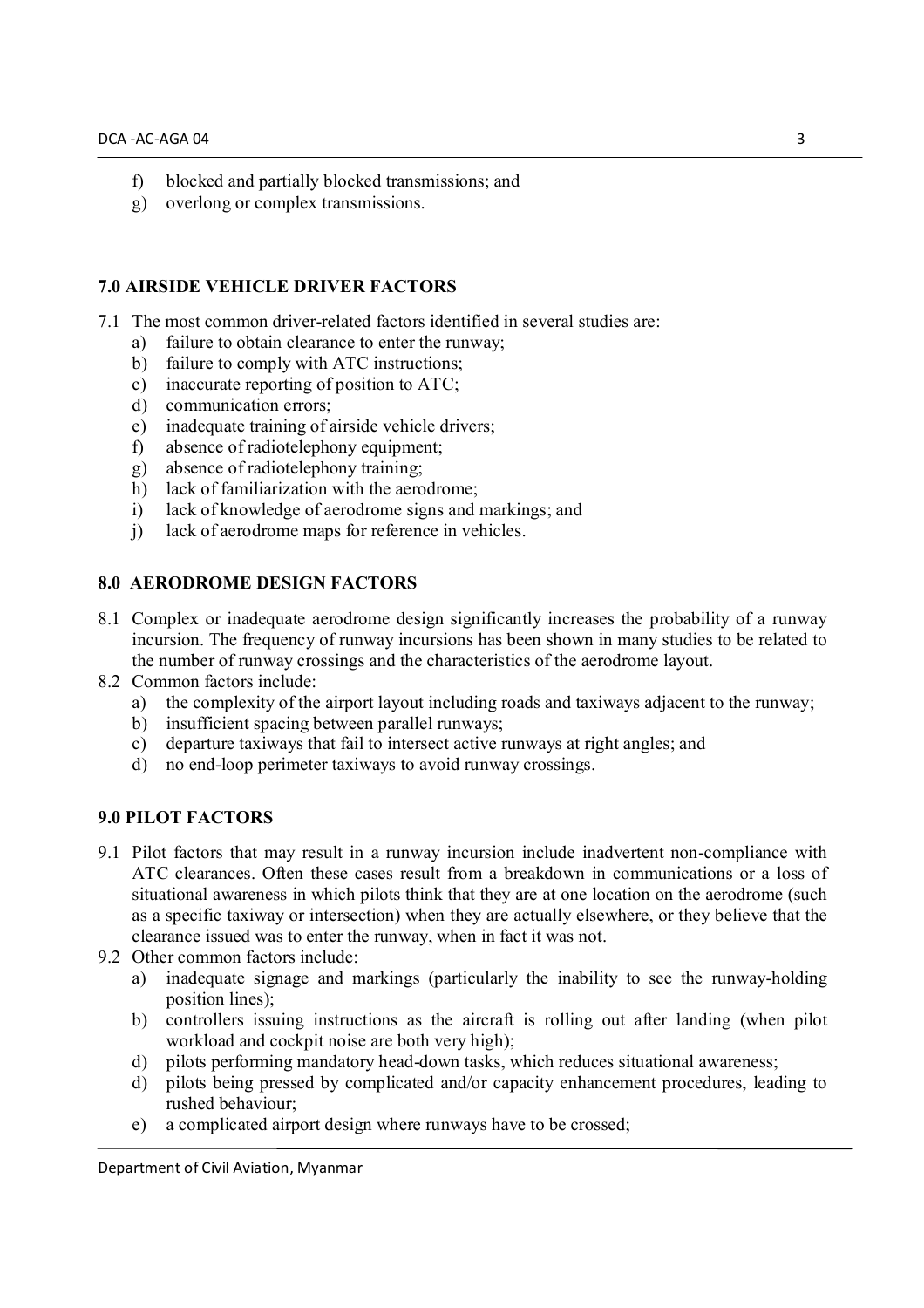- f) incomplete, non-standard or obsolete information about the taxi routing to expect; and
- g) last-minute changes by ATC in taxi or departure routings.

### **10.0 AIR TRAFFIC CONTROL FACTORS**

10.1 The most common controller-related actions identified in several studies are:

- a) momentarily forgetting about:
	- 1) an aircraft;
	- 2) the closure of a runway;
	- 3) a vehicle on the runway; or
	- 4) a clearance that had been issued;
- b) failure to anticipate the required separation, or miscalculation of the impending separation;
- c) inadequate coordination between controllers;
- e) a crossing clearance issued by a ground controller instead of an air/tower controller;
- f) misidentification of an aircraft or its location;
- g) failure of the controller to provide a correct readback of another controller's instruction;
- g) failure of the controller to ensure that the readback by the pilot or the vehicle driver conforms with the clearance issued;
- h) communication errors;
- i) overlong or complex instructions;
- j) use of non-standard phraseologies; and
- k) reduced reaction time due to on-the-job training.

#### 10.2 Other common factors include:

- a) distraction;
- b) workload;
- c) experience level;
- d) inadequate training;
- e) lack of a clear line of sight from the control tower;
- f) human-machine interface; and
- g) incorrect or inadequate handover between controllers.

### **11.0 ESTABLISHMENT OF RUNWAY SAFETY TEAMS**

- 11.1 A Runway Incursion Prevention Programme start with the establishment of Runway Safety Teams at Individual airports. The requirement for establishing the Runway Safety Team and terms and reference of the team are given below:
	- a) Airport operators shall establish Runway Safety Teams at individual aerodromes.
	- b) The Runway safety Team shall comprise of representatives from aerodrome operations, air traffic service providers, airlines or aircraft operators, pilots and air traffic controller associations and any other groups with a direct involvement in runway operations. The Team shall be headed by the Airport General Manager or IN-CHARGE.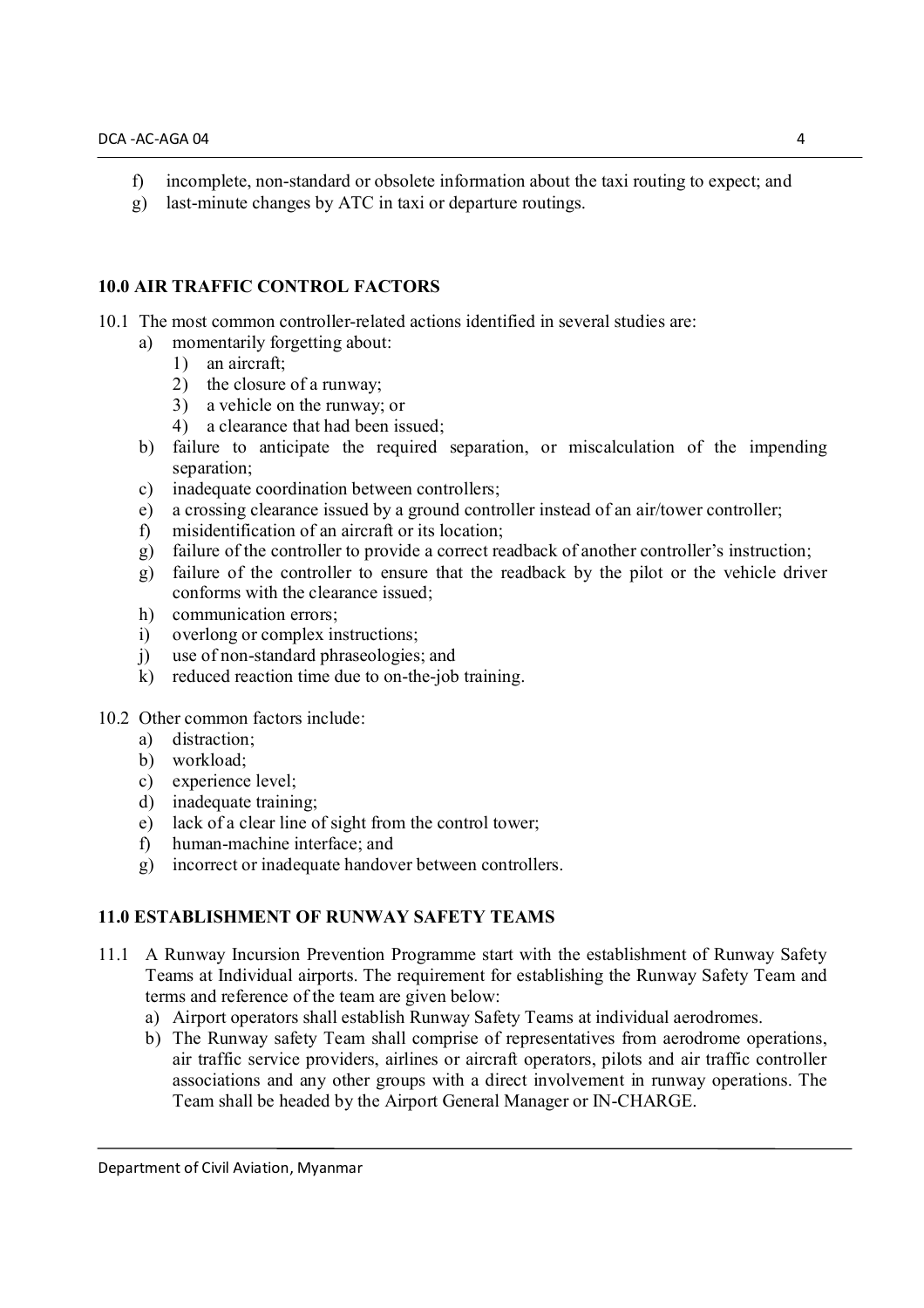- c) The Runway Safety Team shall have the terms of reference as given in paragraph twelve (12) of this AC.
- d) Information on the composition of these teams shall be provided to DCA by 30th August 2013.
- e) The primary role of the runway safety team shall be:
	- To develop action plan for runway safety;
	- Identify potential runway incursion issues;
	- Recommend strategies for hazard removal and mitigation of individual risk;
	- The Team shall meet at least once in every three (3) months. Frequency of meetings may be increased keeping in view increasing traffic due to capacity enhancement.

# **12.0 GENERIC TERMS OF REFERENCE (TOR) OF THE RUNWAY SAFETY TEAMS**

- 12.1 The generic terms of reference for the runway safety team formed at individual aerodromes shall be:
	- a) Determining the number, type and, if available, the severity of runway incursions;
	- b) Considering the outcome of investigation reports in order to establish local hot spots or problem areas at the aerodromes;
	- c) Working as a cohesive team to better understand the operating difficulties of personnel working in other areas and recommending areas for improvement;
	- d) Ensuring that the recommendations contained in the *Manual on the Prevention of Runway Incursions* (ICAO Doc 9870) and applicable on the various aspects of aerodrome operation are implemented;
	- e) Identify any local problem areas and suggest improvements;
	- f ) Conduct a runway safety awareness campaign that focuses on local issues, for example, producing and distributing local hot spot maps or other guidance material as considered necessary; and
	- g) Regularly review the airfield to ensure its adequacy and compliance with regulatory requirements contained in the MCARs and other guidance material issued by the DCA.
	- h) Reporting of runway incursion and casual factor identification by the Safety Manager to the DCA.

# **13.0 OBJECTIVES OF THE RUNWAY SAFETY TEAMS**

- 13.1 Once the overall number, type and severity of runway incursions have been determined, the team shall establish goals to improve the safety of runway operations. Examples of possible goals are:
	- a) To improve runway safety data collection, analysis and dissemination;
	- b) To check that signage and markings are compliant with MOAS and visible to pilots and drivers;
	- c) To develop initiatives for improving the standard of communication.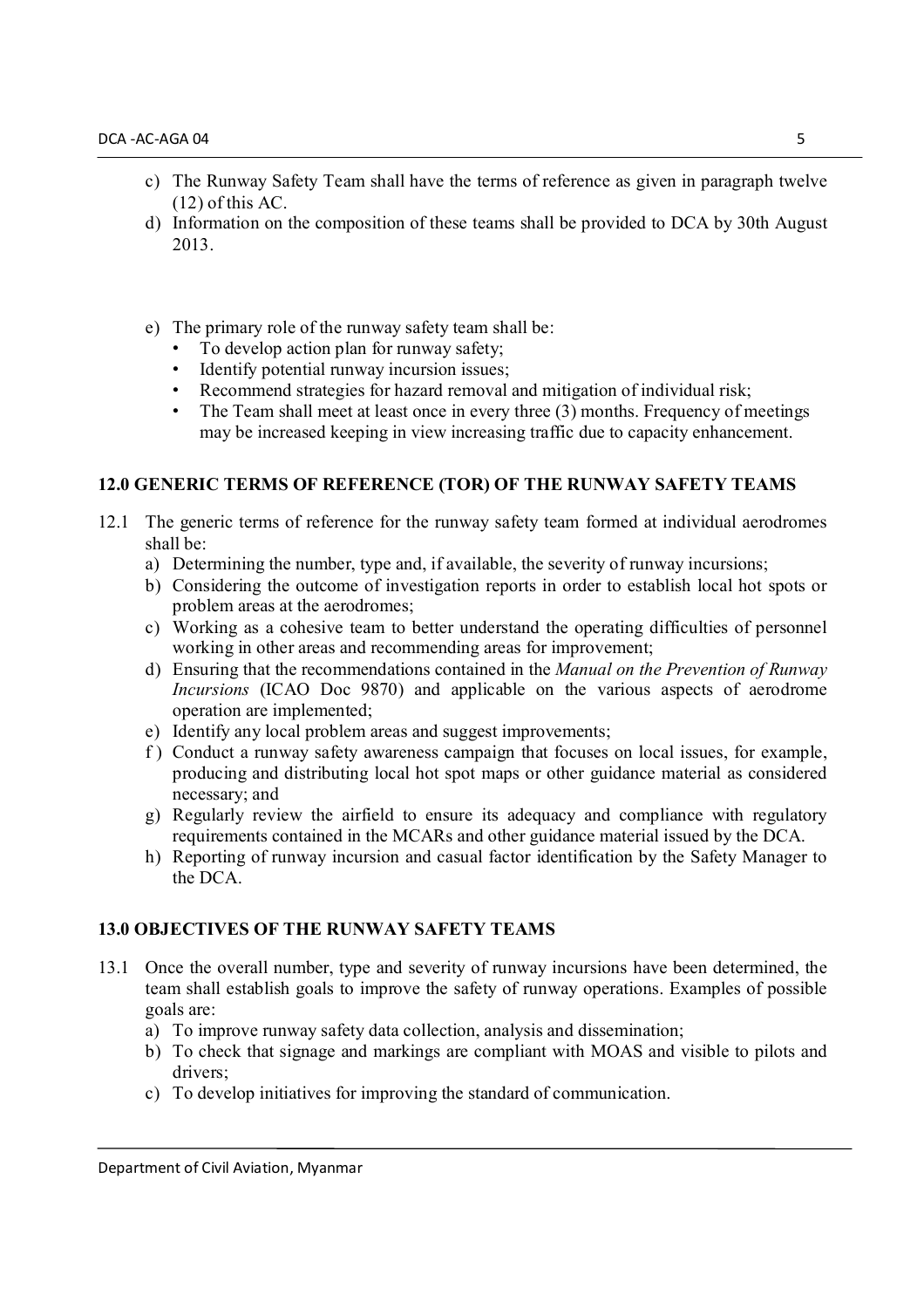- d) To identify potential new technologies that may reduce the possibility of runway incursion;
- e) To ensure that procedures are compliant with the MCAR and other guidance material issued by the DCA from time to time; and
- f ) To initiate local awareness by developing and distributing runway safety education and training material to controllers, pilots, personnel driving vehicles on the airside and personnel working at aerodromes.

#### **14.0 ACTION ITEMS TO BE PREPARED AND MONITORED BY THE RUNWAY SAFETY TEAM**

- 14.1 The outcome of the meetings of the runway safety team shall be the development of an action plan containing action items for mitigating runway safety deficiencies. The action plan would be aerodrome specific and linked to a runway safety concern, issue or problem at that particular aerodrome. Action items may include suggested changes to the physical features of, or facilities at, the aerodrome; air traffic control procedures; air field access requirements; pilot and vehicle operator awareness; and production of hot spot maps.
- 14.2 Each action item shall have a designated person or organization which is responsible for completing the relevant tasks. There may be more than one person or organization affected by an action item; in such cases the head of the safety team, shall co-ordinate with such persons or organizations for the completion of all tasks associated with the action item. A realistic time frame to accomplish the work should also be associated with each action item.
- 14.3 Periodically the effectiveness of the implemented and/or completed action items should be assessed. This can be accomplished by comparing the results of the initial analysis and the current runway incursion status. For example, if an action item was to provide training for controllers, pilots or vehicle drivers, the effectiveness of such training should be evaluated by the team. If the analysis shows little or no improvement in the number, type or severity of runway incursions, the team should re-evaluate the implementation of that action item.
- 14.4 Education and awareness material such as newsletters, posters, stickers and other educational information are invaluable tools for reducing the risk of runway incursions. These should be used by the runway safety teams for the guidance and education of controllers, pilots, vehicle drivers and personnel working at the aerodromes.
- 14.5 Identification of Hot Spots. Suitable strategies should be implemented to remove the hazard associated with hot spots. When this is not immediately possible, action should be initiated by adopting strategies to manage and mitigate the risk. These strategies may include:
	- a) Awareness campaigns;
	- b) Additional visual aids (signs, markings and lighting);
	- c) Use of alternative routings;
	- d) Construction of new taxiways;
	- e) The mitigation of blind spots in the aerodrome control tower; and